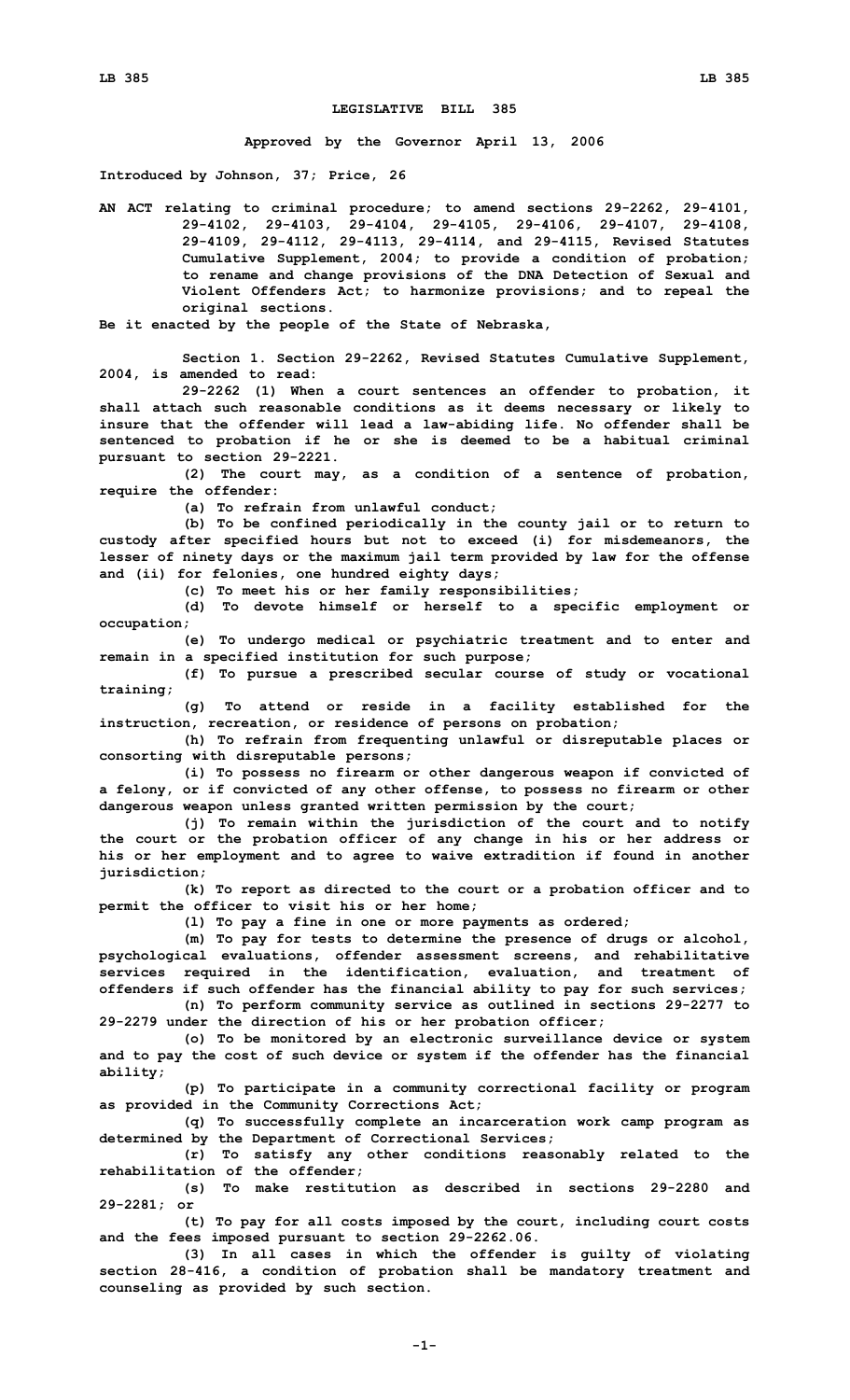**(4) In all cases in which the offender is guilty of <sup>a</sup> crime covered by the DNA Identification Information Act, <sup>a</sup> condition of probation shall be the collecting of <sup>a</sup> DNA sample pursuant to the act prior to release on probation.**

**Sec. 2. Section 29-4101, Revised Statutes Cumulative Supplement, 2004, is amended to read:**

**29-4101 Sections 29-4101 to 29-4115 shall be known and may be cited as the DNA Detection of Sexual and Violent Offenders Identification Information Act.**

**Sec. 3. Section 29-4102, Revised Statutes Cumulative Supplement, 2004, is amended to read:**

**29-4102 The Legislature finds that DNA data banks are an important tool in criminal investigations, in the exclusion of individuals who are the subject of criminal investigations or prosecutions, and in deterring and detecting recidivist acts, and in locating and identifying missing persons and human remains. Several states have enacted laws requiring persons convicted of certain crimes, especially sex offenses, to provide genetic samples for DNA typing tests. Moreover, it is the policy of this state to assist federal, state, and local criminal justice and law enforcement agencies in the identification and detection of individuals in criminal investigations and in locating and identifying missing persons and human remains. It is in the best interest of this state to establish a State DNA Data Base for DNA records and <sup>a</sup> State DNA Sample Bank as <sup>a</sup> repository for DNA samples from individuals convicted of felony sex offenses and other specified offenses and from individuals for purposes of assisting in locating and identifying missing persons and human remains.**

**Sec. 4. Section 29-4103, Revised Statutes Cumulative Supplement, 2004, is amended to read:**

**29-4103 For purposes of the DNA Detection of Sexual and Violent Offenders Identification Information Act:**

**(1) Combined DNA Index System means the Federal Bureau of Investigation's national DNA identification index system that allows the storage and exchange of DNA records submitted by state and local forensic DNA laboratories;**

**(2) DNA means deoxyribonucleic acid which is located in the cells and provides an individual's personal genetic blueprint. DNA encodes genetic information that is the basis of human heredity and forensic identification;**

**(3) DNA record means the DNA identification information stored in the State DNA Data Base or the Combined DNA Index System which is derived from DNA typing test results;**

**(4) DNA sample means <sup>a</sup> blood, tissue, or bodily fluid or tissue sample provided by any person with respect to offenses covered by the DNA Detection of Sexual and Violent Offenders Identification Information Act for analysis or storage, or both;**

**(5) DNA typing tests means the laboratory procedures which evaluate the characteristics of <sup>a</sup> DNA sample which are of value in establishing the identity of an individual;**

**(6) Felony sex offense means <sup>a</sup> felony offense, or an attempt, conspiracy, or solicitation to commit <sup>a</sup> felony offense, under any of the following:**

**(a) Kidnapping of <sup>a</sup> minor pursuant to section 28-313, except when the person is the parent of the minor and was not convicted of any other offense in this subdivision;**

**(b) Incest of <sup>a</sup> minor pursuant to section 28-703;**

**(c) Sexual assault in the first or second degree pursuant to section 28-319 or 28-320;**

**(d) Sexual assault of <sup>a</sup> child pursuant to section 28-320.01;**

**(e) Sexual assault of <sup>a</sup> vulnerable adult pursuant to subdivision (1)(c) of section 28-386; and**

**(f) False imprisonment of <sup>a</sup> minor in the first degree pursuant to section 28-314, except when the person is the parent of the minor and was not convicted of any other offense in this subdivision;**

**(7) Law enforcement agency includes <sup>a</sup> police department, <sup>a</sup> town marshal, <sup>a</sup> county sheriff, and the Nebraska State Patrol;**

**(8) Other specified offense means an offense, or an attempt, conspiracy, or solicitation to commit an offense, under any of the following:**

**(a) Murder in the first degree pursuant to section 28-303;**

**(b) Murder in the second degree pursuant to section 28-304;**

**(c) Manslaughter pursuant to section 28-305; or**

**(d) Stalking pursuant to sections 28-311.02 to 28-311.05; and**

**(e) Burglary pursuant to section 28-507 provided that the real estate is <sup>a</sup> dwelling place intended for human occupancy; or**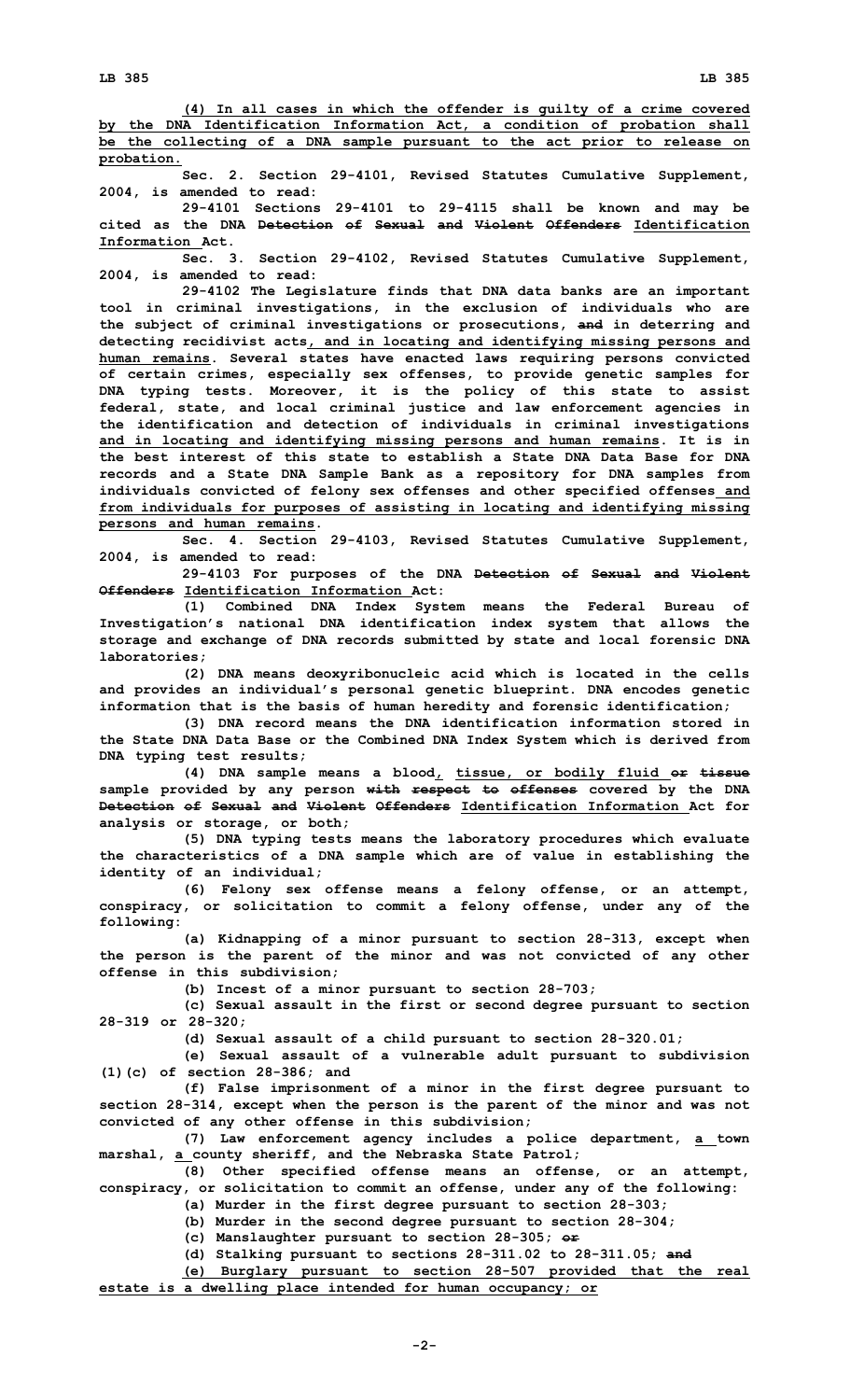**(f) Robbery pursuant to section 28-324; and**

**(9) Released means any release, parole, furlough, work release, prerelease, or release in any other manner from <sup>a</sup> prison, <sup>a</sup> jail, or any other detention facility or institution.**

**Sec. 5. Section 29-4104, Revised Statutes Cumulative Supplement, 2004, is amended to read:**

**29-4104 The State DNA Data Base is established. The Nebraska State Patrol shall administer the State DNA Data Base and shall provide DNA records to the Federal Bureau of Investigation for storage and maintenance in the Combined DNA Index System. The patrol shall provide for liaison with the Federal Bureau of Investigation and other law enforcement agencies in regard to the state's participation in the Combined DNA Index System. The State DNA Data Base shall store and maintain DNA records related to:**

**(1) Forensic casework, including, but not limited to, forensic casework relating to missing persons, relatives of missing persons, and unidentified human remains;**

**(2) Convicted offenders required to provide <sup>a</sup> DNA sample under the DNA Detection of Sexual and Violent Offenders Identification Information Act; and**

**(3) Anonymous DNA records used for research or quality control; and**

**.**

**(4) Missing persons, relatives of missing persons, and unidentified human remains.**

**Sec. 6. Section 29-4105, Revised Statutes Cumulative Supplement, 2004, is amended to read:**

**29-4105 (1) The Nebraska State Patrol shall prescribe procedures to be used in the collection, submission, identification, analysis, storage, and disposition of DNA samples in the State DNA Sample Bank and DNA records under the DNA Detection of Sexual and Violent Offenders Act in the State DNA Data Base. These procedures shall include quality assurance guidelines for laboratories which submit DNA records to the State DNA Data Base and shall also require that all laboratories be accredited by the American Society of Crime Laboratory Directors-LAB-Laboratory Accreditation Board or the National Forensic Science Technology Center or by any other national accrediting body or public agency which has requirements that are substantially equivalent to or more comprehensive than those of the society or center. The State DNA Data Base shall be compatible with the procedures specified by the Federal Bureau of Investigation, including the use of comparable test procedures, laboratory equipment, supplies, and computer software. The DNA records shall be securely stored in the State DNA Data Base and retained in a manner consistent with the procedures established by the Federal Bureau of Investigation.**

**(2) The Nebraska State Patrol may contract with the University of Nebraska Medical Center to establish the State DNA Sample Bank at the medical center and for DNA typing tests. The State DNA Sample Bank shall serve as the repository of DNA samples collected under the act. The DNA Identification Information Act and other forensic casework. Any such contract shall require that the University of Nebraska Medical Center in contracting under the act is be subject to the same restrictions and requirements of the act, insofar as applicable, as the Nebraska State Patrol, as well as any additional restrictions imposed by the patrol.**

**(3) The DNA samples and DNA records shall only be used by the Nebraska State Patrol (a) to create <sup>a</sup> separate population data base comprised of DNA records obtained under the act after all personal identification is removed and (b) for quality assurance, training, and research purposes related to human DNA identification. The patrol may share or disseminate the population data base with other law enforcement agencies or forensic DNA laboratories which assist the patrol with statistical data bases. The population data base may be made available to and searched by other agencies participating in the Combined DNA Index System.**

**(4) Except for records and samples expunged under section 29-4109, the Nebraska State Patrol shall permanently retain DNA samples and records of an individual obtained under section 29-4106. Any other DNA samples and records related to forensic casework, other than those used for research or quality control, shall not be permanently retained but shall be retained only as long as needed for <sup>a</sup> criminal investigation or criminal prosecution.**

**(5) If the Nebraska State Patrol determines after analysis that <sup>a</sup> forensic sample has been submitted by an individual who has been eliminated as <sup>a</sup> suspect in <sup>a</sup> crime, the patrol or the law enforcement agency which submitted the sample shall destroy the DNA sample and record in the presence of <sup>a</sup> witness. After destruction, the patrol or law enforcement agency shall make and keep <sup>a</sup> written record of the destruction, signed by the individual who witnessed the destruction. After the patrol or the law enforcement agency**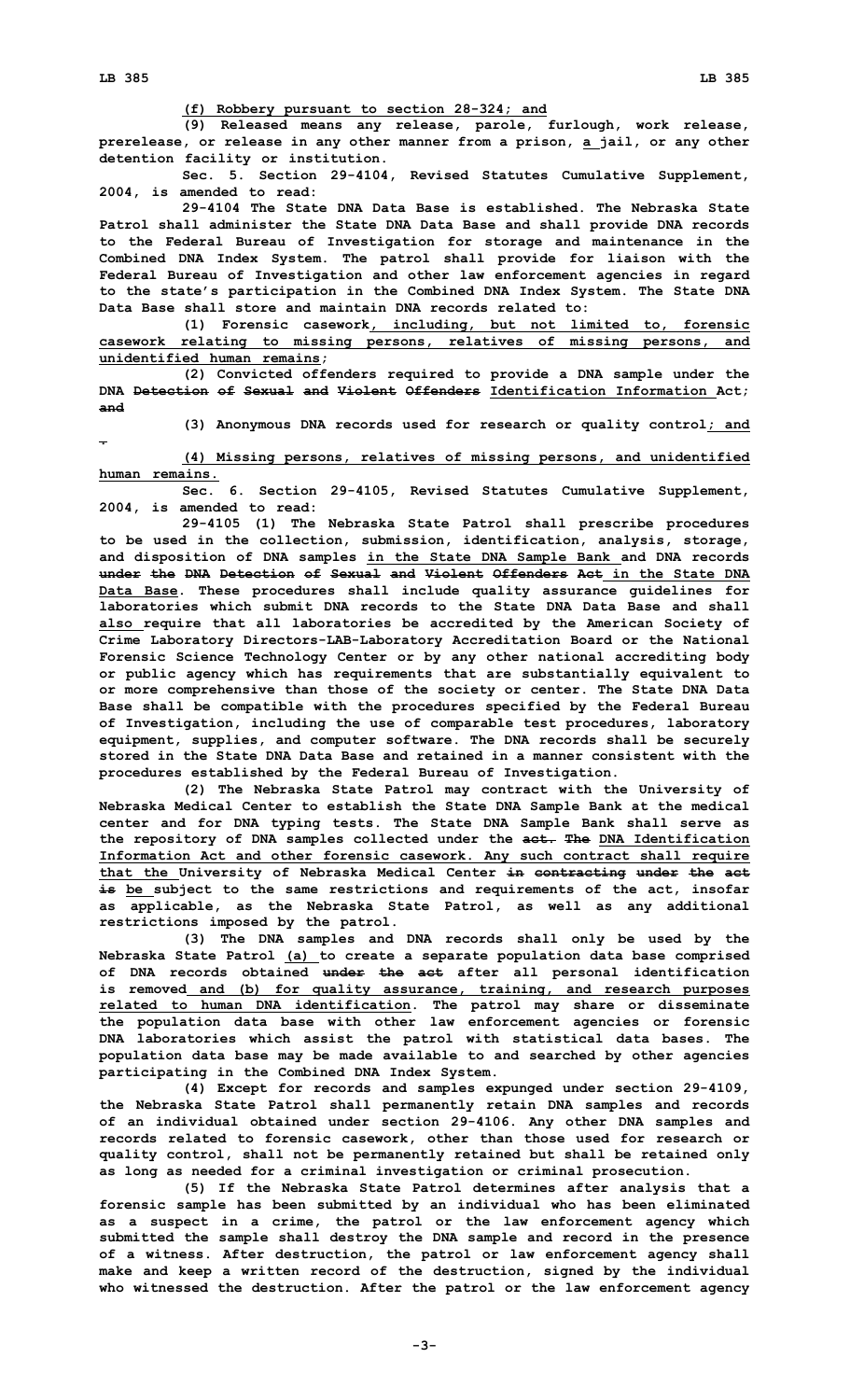**LB 385 LB 385**

**destroys the DNA sample and record, it shall notify the individual if he or she is not <sup>a</sup> minor or the parent or legal guardian of <sup>a</sup> minor by certified mail that the sample and record have been destroyed. Destruction of <sup>a</sup> DNA sample and record under this section shall not be considered the offense of tampering with physical evidence under section 28-922.**

**Sec. 7. Section 29-4106, Revised Statutes Cumulative Supplement, 2004, is amended to read:**

**29-4106 (1) <sup>A</sup> person who is convicted of <sup>a</sup> felony sex offense or other specified offense on or after September 13, 1997 the effective date of this act, who does not have <sup>a</sup> DNA sample available for use in the State DNA Sample Bank, shall have <sup>a</sup> DNA sample drawn collected:**

**(a) Upon intake to <sup>a</sup> prison, jail, or other detention facility or institution to which such person is sentenced. If the person is already confined at the time of sentencing, the person shall have <sup>a</sup> DNA sample drawn collected immediately after the sentencing. Such DNA samples shall be drawn collected at the place of incarceration or confinement. Such person shall not be released unless and until <sup>a</sup> DNA sample has been drawn collected; or**

**(b) As <sup>a</sup> condition for any sentence which will not involve an intake into <sup>a</sup> prison, jail, or other detention facility or institution. Such DNA samples shall be drawn collected at <sup>a</sup> detention facility or institution as specified by the court. Such person shall not be released unless and until <sup>a</sup> DNA sample has been drawn collected.**

**(2) <sup>A</sup> person who has been convicted of <sup>a</sup> felony sex offense or other specified offense before September 13, 1997 the effective date of this act, who does not have <sup>a</sup> DNA sample available for use in the State DNA Sample Bank, and who is still serving <sup>a</sup> term of confinement for such offense on September 13, 1997 the effective date of this act, shall not be released prior to the expiration of his or her maximum term of confinement unless and until <sup>a</sup> DNA sample has been drawn collected.**

**Sec. 8. Section 29-4107, Revised Statutes Cumulative Supplement, 2004, is amended to read:**

**29-4107 (1) Only individuals (a) who are physicians or registered nurses, (b) who are trained to withdraw human blood for scientific or medical purposes and are obtaining blood specimens while working under orders of or protocols and procedures approved by <sup>a</sup> physician, registered nurse, or other independent health care practitioner licensed to practice by the state if the scope of practice of that practitioner permits the practitioner to obtain blood specimens, or (c) who are both employed by <sup>a</sup> licensed institution or facility and have been trained to withdraw human blood for scientific or medical purposes shall draw withdraw blood for <sup>a</sup> DNA sample under the DNA Detection of Sexual and Violent Offenders Identification Information Act.**

**(2) In addition to the DNA sample, one thumb print or fingerprint shall be taken from the person from whom the DNA sample is being drawn collected for the exclusive purpose of verifying the identity of such person. The DNA sample and the thumb print or fingerprint shall be delivered to the Nebraska State Patrol within five working days after drawing collecting the sample.**

**(2) (3) <sup>A</sup> person authorized to draw collect DNA samples under this section the act is not criminally liable for drawing collecting <sup>a</sup> DNA sample and transmitting DNA records pursuant to the act if he or she performs these activities in good faith and is not civilly liable for such activities if he or she performed such activities in <sup>a</sup> reasonable manner according to generally accepted medical and other professional practices.**

**Sec. 9. Section 29-4108, Revised Statutes Cumulative Supplement, 2004, is amended to read:**

**29-4108 (1) All DNA samples and DNA records submitted pursuant to the DNA Detection of Sexual and Violent Offenders Act to the State DNA Sample Bank or the State DNA Data Base are confidential except as otherwise provided in the act DNA Identification Information Act. The Nebraska State Patrol shall make DNA records in the State DNA Data Base available:**

**(a) To law enforcement agencies and forensic DNA laboratories which serve such agencies; and**

**(b) Upon written or electronic request and in furtherance of an official investigation of <sup>a</sup> criminal offense or offender or suspected offender.**

**(2) The Nebraska State Patrol shall adopt and promulgate rules and regulations governing the methods of obtaining information from the State DNA Data Base and the Combined DNA Index System and procedures for verification of the identity and authority of the requester.**

**(3) The Nebraska State Patrol may, for good cause shown, revoke or suspend the right of <sup>a</sup> forensic DNA laboratory in this state to have access to or submit records to the State DNA Data Base.**